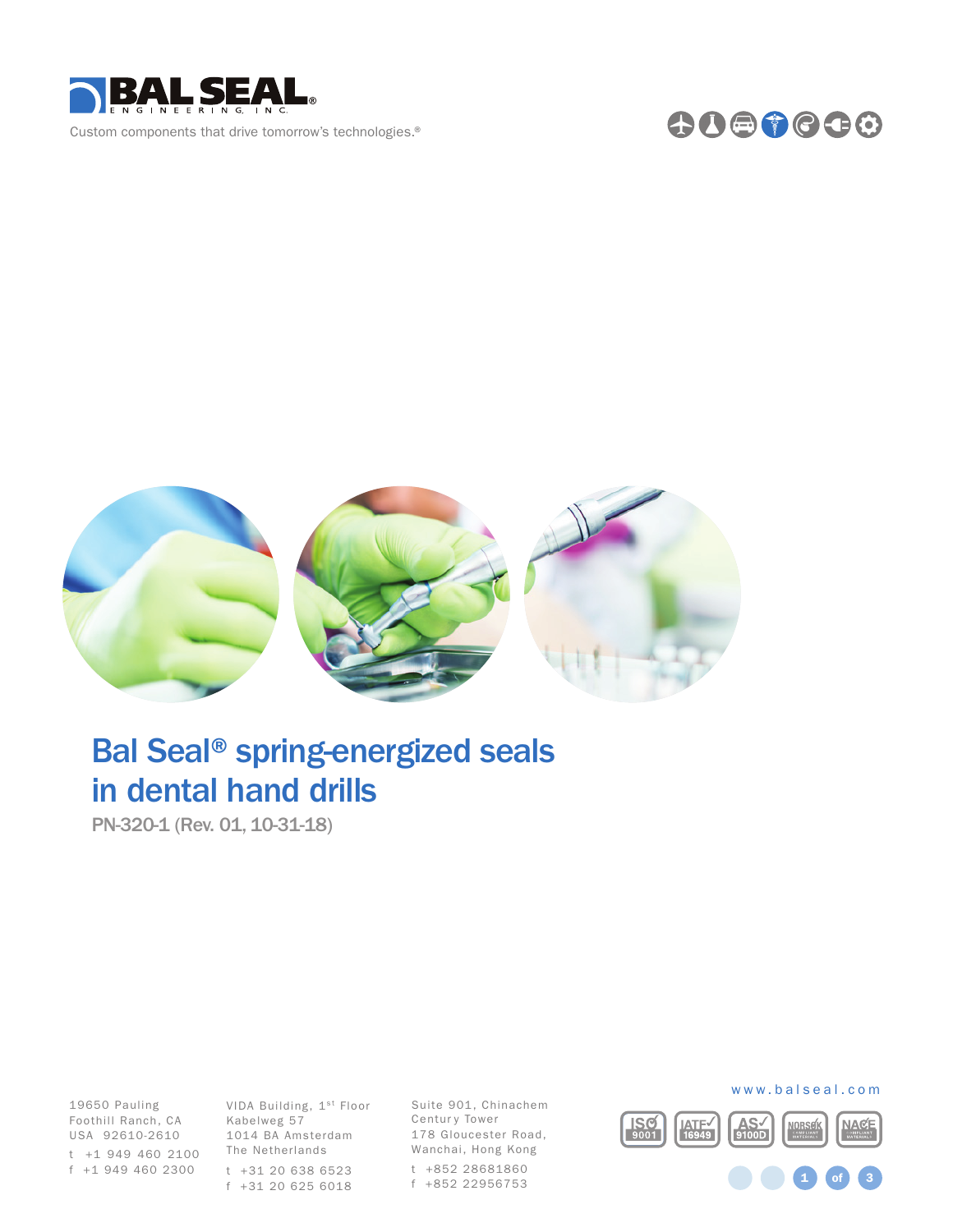## **Overview**

To meet the ergonomic and surgical requirements of their operating environment, dental drill designs must be light and pencil-like. These characteristics provide users with more precise control during oral procedures.

In most drills, a rotary tool or bit is mounted at the drill head. The tool and drill head are exposed to oral surgical conditions (i.e. body fluids, temperatures) and harsh sterilization processes. Through this area of connection, the bearings and the drive unit are also exposed to the environment. These components must operate freely, and must not affect power loss or heat build-up, which can make the unit uncomfortable to hold.



## Operating Parameters

#### Pressure

Atmospheric to autoclaved 30 psi (2 kg/cm2)

#### Speed 250 rpm to 30,000 rpm

**Temperature** 70 °F to autoclaved 275 °F (21 °C to 135 °C)

#### Media

Air, bearing grease, oral and sterilization fluids

Additional Low friction and autoclavable

## Features

- Bal Seal® Series KC31X, with press-in metal locking ring
- Low friction seal design minimizes heat buildup
- Bal Spring® canted coil spring energizer provides near-constant force for even wear, longer service life

## **Benefits**

- Excellent sealing performance through autoclave sterilization cycles
- Superior protection against leakage/weepage of bearing grease from tool, and from ingress of contamination that could compromise tool performance